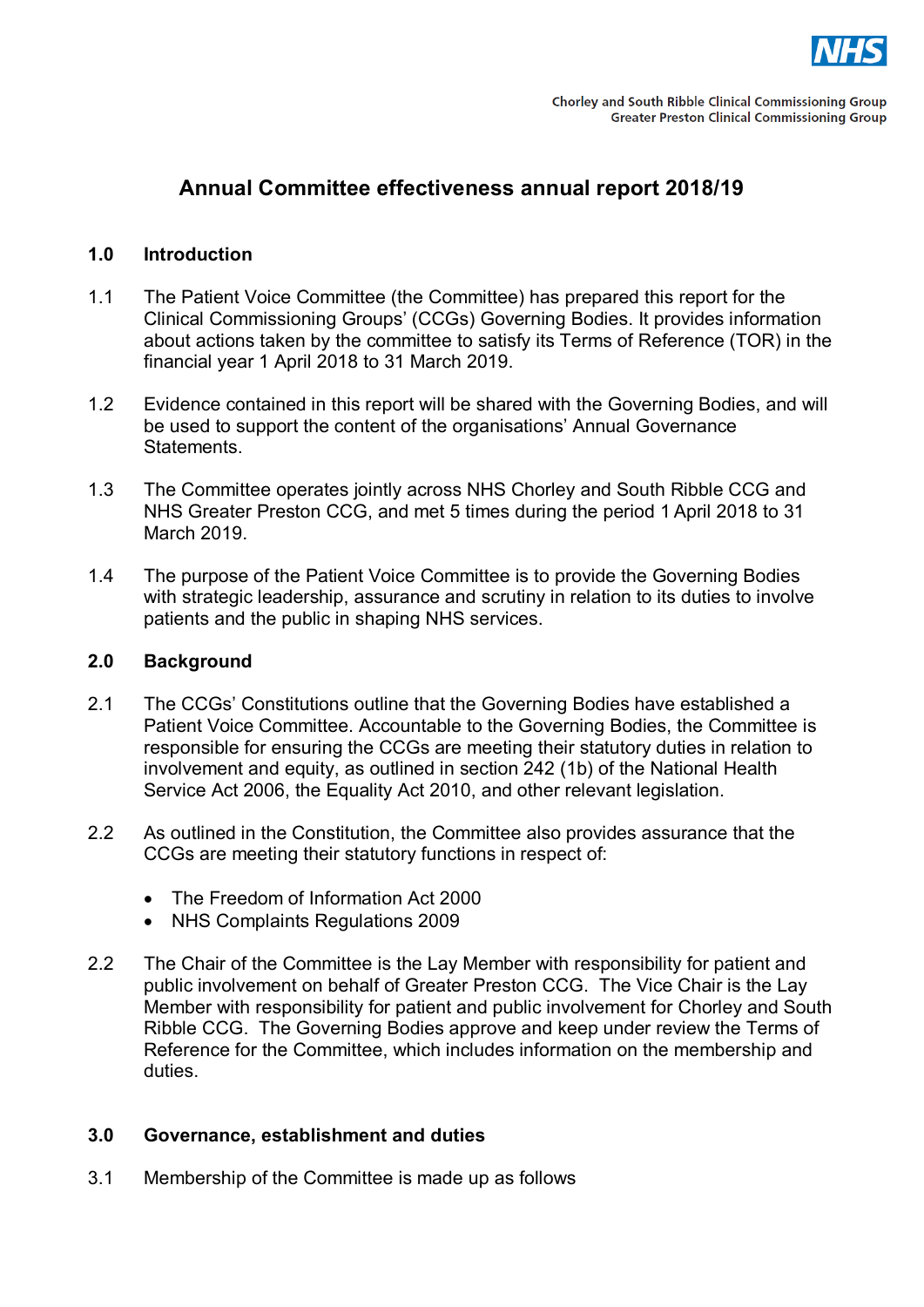- Lay Member responsible for Patient and Public Involvement, NHS Greater Preston CCG (Chair)
- Lay Member responsible for Patient and Public Involvement, NHS Chorley and South Ribble CCG (Vice Chair)
- Head of Quality and Performance, CCGs
- Head of Communications and Engagement, CCGs
- Engagement and Patient Experience Lead, CCGs
- Equality and Diversity Lead, CCGs
- Evidence and effectiveness team representative, CCGs
- Planning and delivery team representative, CCGs
- Medicines optimisation team representative, CCGs
- CCG Patient Advisory Group Chair(s)

Attendees of the Committee are:

- Committee secretary / minute taker
- Healthwatch Lancashire representative
- Additional Patient Advisory Group representatives
- Representatives from other relevant partner organisations
- 3.2 The Committee receives support from the CCGs' Internal and External Relations team. The team takes formal minutes of the Committee, which are provided to all members of the Governing Bodies. A summary report is also provided to the Governing Bodies at each meeting, which is delivered by the Committee Chair and Vice Chair for their respective CCGs. The report draws to the attention of the Governing Bodies any issues that require disclosure, or issues that require further discussion or executive action.

## **4.0 Committee effectiveness**

- 4.1 Six Committee meetings were scheduled during the year. Five of the meetings took place and were quorate.
- 4.2 The July 2018 meeting was cancelled as it would not be quorate, and there were decisions to be made.
- 4.2 The Committee has a cycle of business, which is ordered around its TOR. The cycle of business ensures that the committee receives the reports and assurance it needs to report to the Governing Bodies in a timely manner. The cycle of business allows for planning for standing items alongside flexibility to deal with emerging risks.

## **5.0 Committee Effectiveness survey**

5.1 A survey was undertaken to understand how effective Committee members consider the Committee to be. Eighteen people were invited to participate with seven Committee members responding.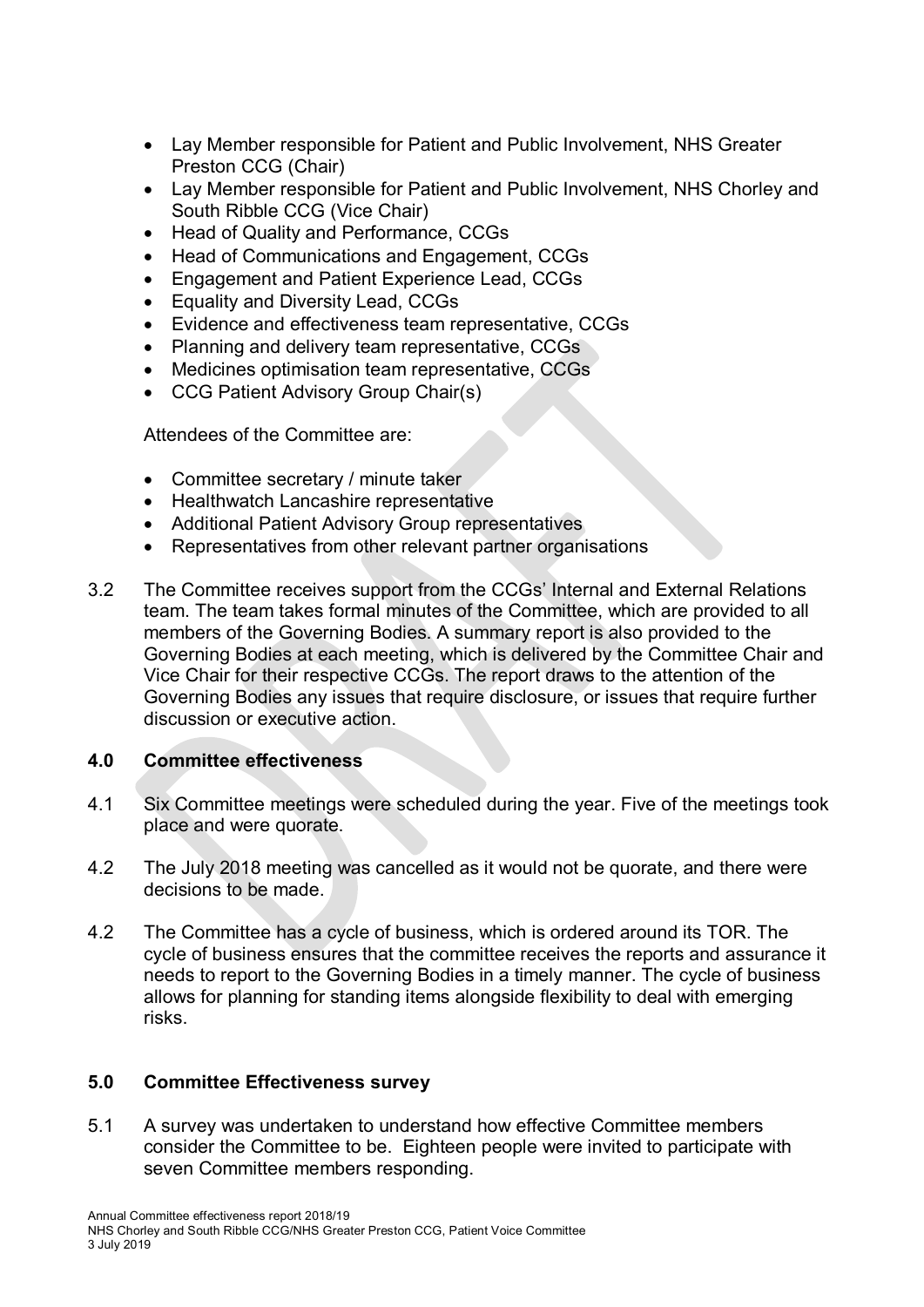- 5.2 The survey questions were updated slightly from the 2017/18 survey so it has not been possible to do a 'like for like' comparison. The full findings are as follows:
	- 39% of Committee members responded to the survey.
	- 100% of the responders said that they understood the roles and responsibilities of the Patient Voice Committee
	- 100% of responders felt that Committee had set itself clear objectives for the 2018/19 financial year
	- 100% of Committee members felt that they understood the duties, roles and responsibilities of the Patient Voice Committee and also their own role on the **Committee**
	- 100% of the responders reported that they felt able to contribute effectively to the business of the Committee
	- 86% of responders felt that they were able to influence activities in relation to the patient voice and local health and care services
	- 100% of the responders expressed that they felt comfortable to express their views, concerns and opinions in meetings
	- All of the responders said that collectively, Committee members are able to provide real and genuine challenge and that debate and discussion is allowed to flow without being stifled or cut short due to time constraints
	- 100% of responders think that the Committee has the right balance of skills and experience in its membership for it to effectively fulfil its duties
	- All responders said that they were satisfied with the level of feedback given in relation to activities and progress
	- 100% of responders felt that the structure and content of the meeting agenda is fit for purpose and that the meetings are chaired effectively.
	- 86% of responders felt that they had enough preparation time between receiving the Committee agenda and papers, and the meeting taking place
	- 100% of responders said that the quality of Committee papers and/or discussions helped them undertake their role as a Committee member effectively
	- All of the responders agreed that meeting items are appropriately closed or continued so that they are clear about the desired outcomes, 'who is doing what' and what the timescales are
	- All responders said that they are given the opportunity to contribute to meeting reflections
	- 100% of responders said that they understand how the Committee fits into the wider governance structure of the CCGs, and how the Committee fits into the wider governance structure of the CCGs
	- All responders felt that the planned frequency of meetings for the coming 2019/20 financial year is adequate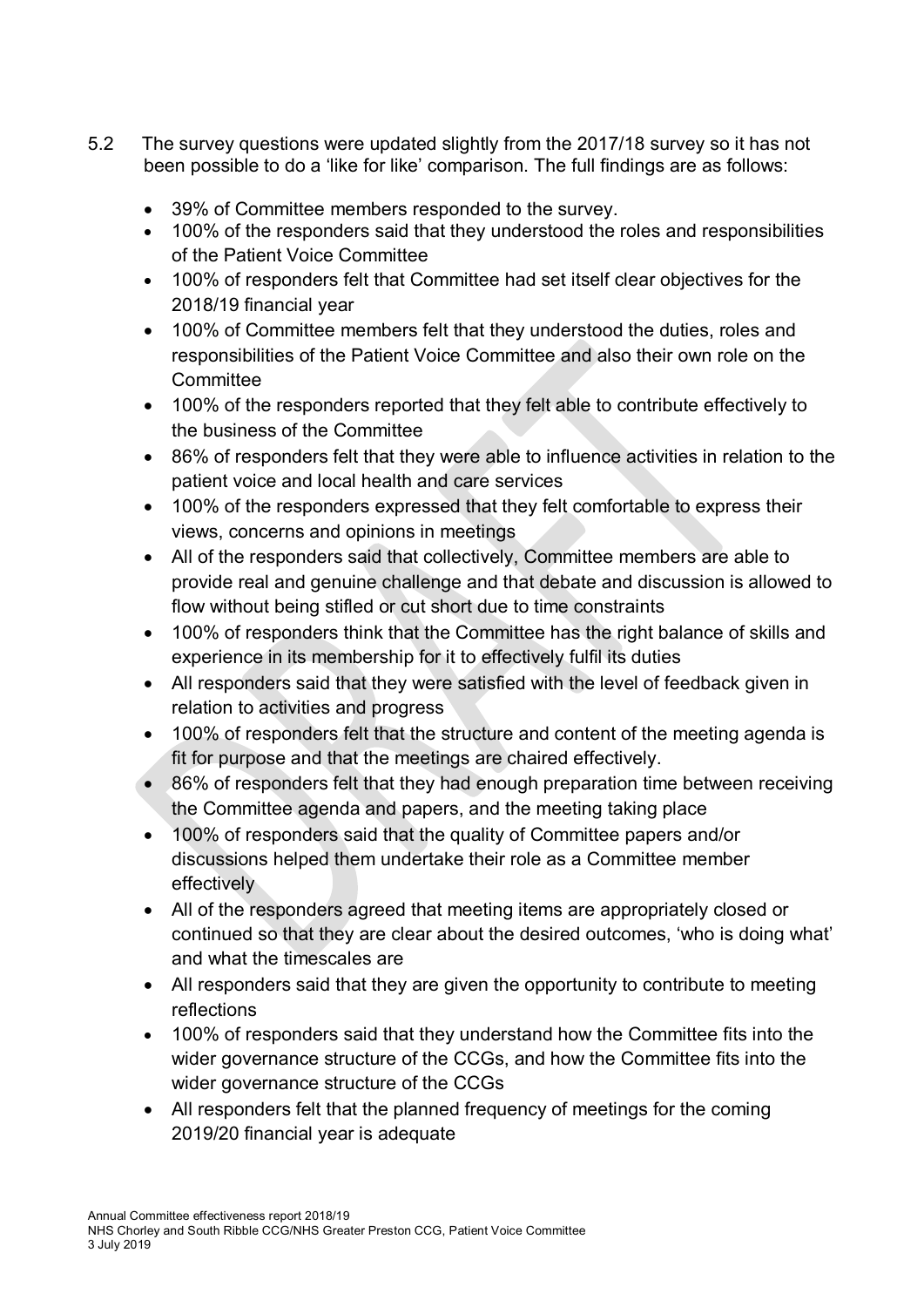- 5.3 Committee members were also given the opportunity to provide general 'free text' to make any further comments about the Committee, its purpose and its effectiveness. No comments were made.
- 5.4 In summary, more people were invited to participate in the 2018/19 survey (18) compared to 2017/18 (12). The response rate (39%) was, however, lower than the response rate for 2017/18 (86%). This could be attributed to fluctuating representation across the business units.
- 5.5 It is encouraging to note that all of the Committee members who responded said that they understood the duties, roles and responsibilities of the Patient Voice Committee and that they understood their own role on the Committee.
- 5.6 Areas of strength appear to be:
	- The understanding of roles, duties and responsibilities of both the Committee and Committee members.
	- Opportunities to express concerns and opinions, and also opportunities to reflect on the meeting itself
	- The chairing of the meetings
- 5.7 An area outlined for improvements or for further Committee discussion was the ability of Committee members to influence activities in relation to the patient voice and local health and care services.

## **6.0 Achievements aligned to the duties outlined within the Committee's terms of reference**

#### **To provide assurance to the Governing Body on all matters concerning duties, obligations and responsibilities relating to the use of the patient voice in shaping local health services.**

- Continued oversight of all engagement and involvement activities, including the development of the CCGs' patient groups, how the patient voice is used in procurement processes, and how clinical policy engagement is coordinated across the local and regional areas
- Continued oversight and links to the CCGs' Patient Advisory Group, Young People's Health Advocates and Maternity Voices Partnership
- Input into the CCGs' submission in respect of the Improvement and Assessment Framework (IAF) for engagement - Indicator 57: Compliance with statutory guidance on patient and public participation in commissioning health and care - 166a)
- Input into the EDS2 assessment and grading process
- Approval of the OHOC Stakeholder Panel Terms of Reference

## **To review and advise on the effectiveness and influence of systems and processes in place that enable patients and the public to be involved in CCG business.**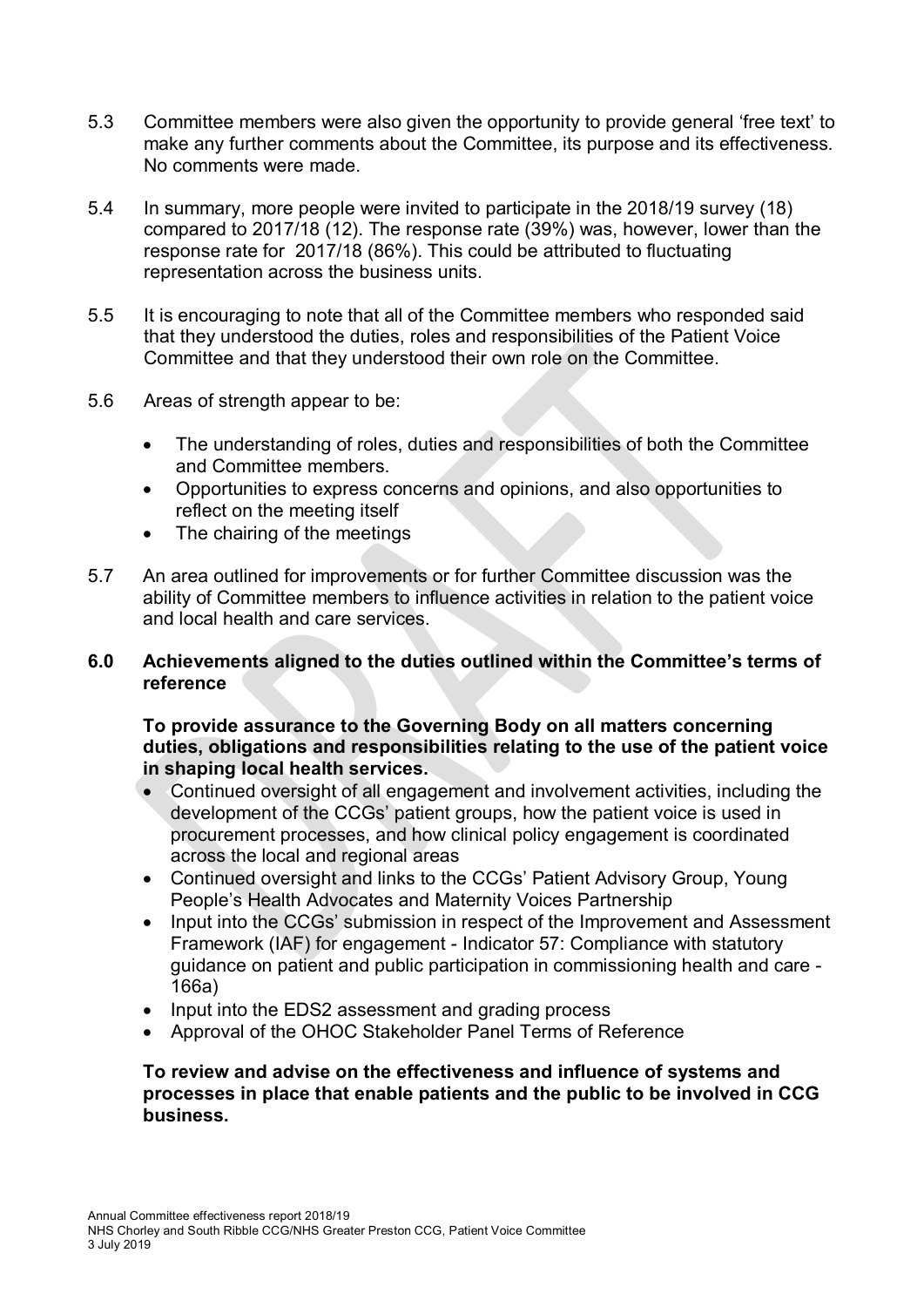Reviewed and input into the NHS England self-assessment in respect of patient and public participation in commissioning health and care and involving people in their own health and care

- Continued oversight of the CCGs' engagement framework including: Patient Advisory Group, Young People's Health Advocates and Maternity Voices **Partnership**
- Approval of the patient and public involvement and effectiveness reports
- Approval of the OHOC Stakeholder Panel Terms of Reference
- Reviewed and input into the communications and engagement elements of the OHOC programme (processes)

## **To identify and share good practice in involving and empowering patients, and also to challenge poor engagement practice.**

- Refreshed reporting in respect of patient and public involvements the production of regular involvement and effectiveness reports
- Provided recommend to OHOC on effective engagement and communications processes
- Regular updates received from Healthwatch Lancashire

## **To ensure compliance with section 242 (1b) of the National Health Service Act 2006, the Equality Act 2010 and other relevant legislation.**

- Continued assurance that the CCGs are meeting their statutory duties in relation to complaints, Freedom of Information requests, and equality, diversity and inclusion
- Input into the CCGs Equality Delivery System (EDS) process
- Input into the CCGs' submission in respect of the Improvement and Assessment Framework (IAF) for engagement - Indicator 57: Compliance with statutory guidance on patient and public participation in commissioning health and care - 166a)
- Reviewed and revised Committee terms of reference 2018/19
- Approval of the customer care and complaints policy 2018/21
- Approval of the customer care quarterly activity reports: Q1,Q2 and Q3

## **To promote the views and voices of patients and the public in the work of the CCGs.**

- Continued oversight, input and approval into the targeted engagement in respect of the OHOC programme
- Representation at the OHOC Stakeholder Panel
- Provided regular updates to the CCGs' Governing Bodies via the PVC summary sheet
- Regular oversight of all patient and public engagement and involvement via the assurance report submitted to every Patient Voice Committee meeting

## **7.0 Priorities 2019/20**

7.1 In addition to the usual business cycle for the Committee and oversight of statutory duties, key priorities for 2019/20 financial year will include: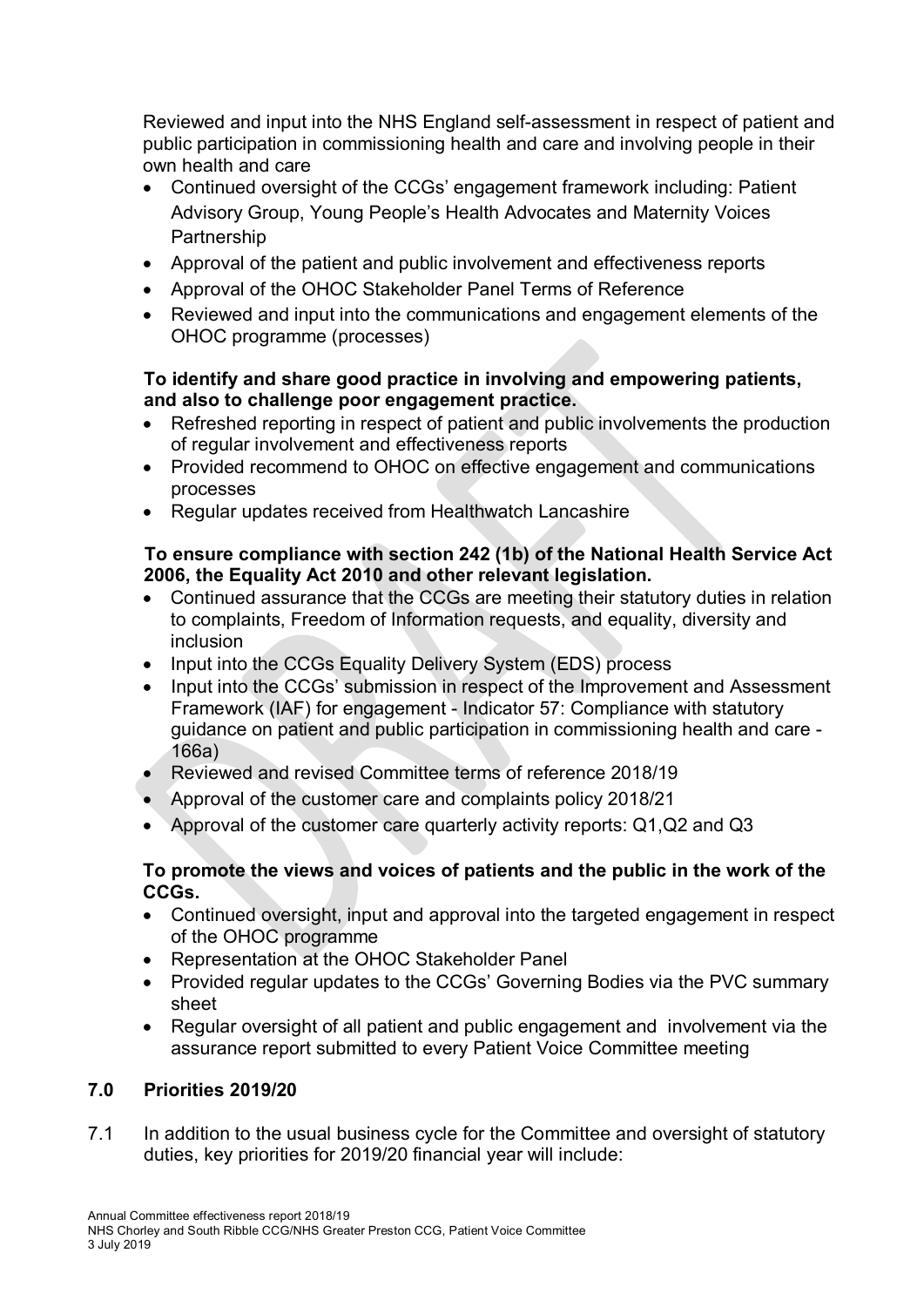- Providing scrutiny and assurance into, and influence of the CCGs' Operating Plan priorities as outlined in Appendix 1
- Providing scrutiny and assurance into, and influence of the Integrated Care Partnership (ICP) engagement and involvement activities as illustrated in Appendix 2
- Strengthening links with Healthwatch Lancashire and other partners to align engagement plans
- Input into, and influence of, Lancashire and South Cumbria-level engagement and involvement activities via the Integrated Care System (ICS)
- Revision of the annual Equality Delivery System assessment process
- Oversight of NHS England-received complaints trends in relation to primary care services
- Participation in the review of the engagement-related Governing Body Assurance Framework risk

## **8.0 Summary**

8.1 In summary, the Committee has satisfied itself that the Committee is effective, that and the Committee terms of reference have been fulfilled.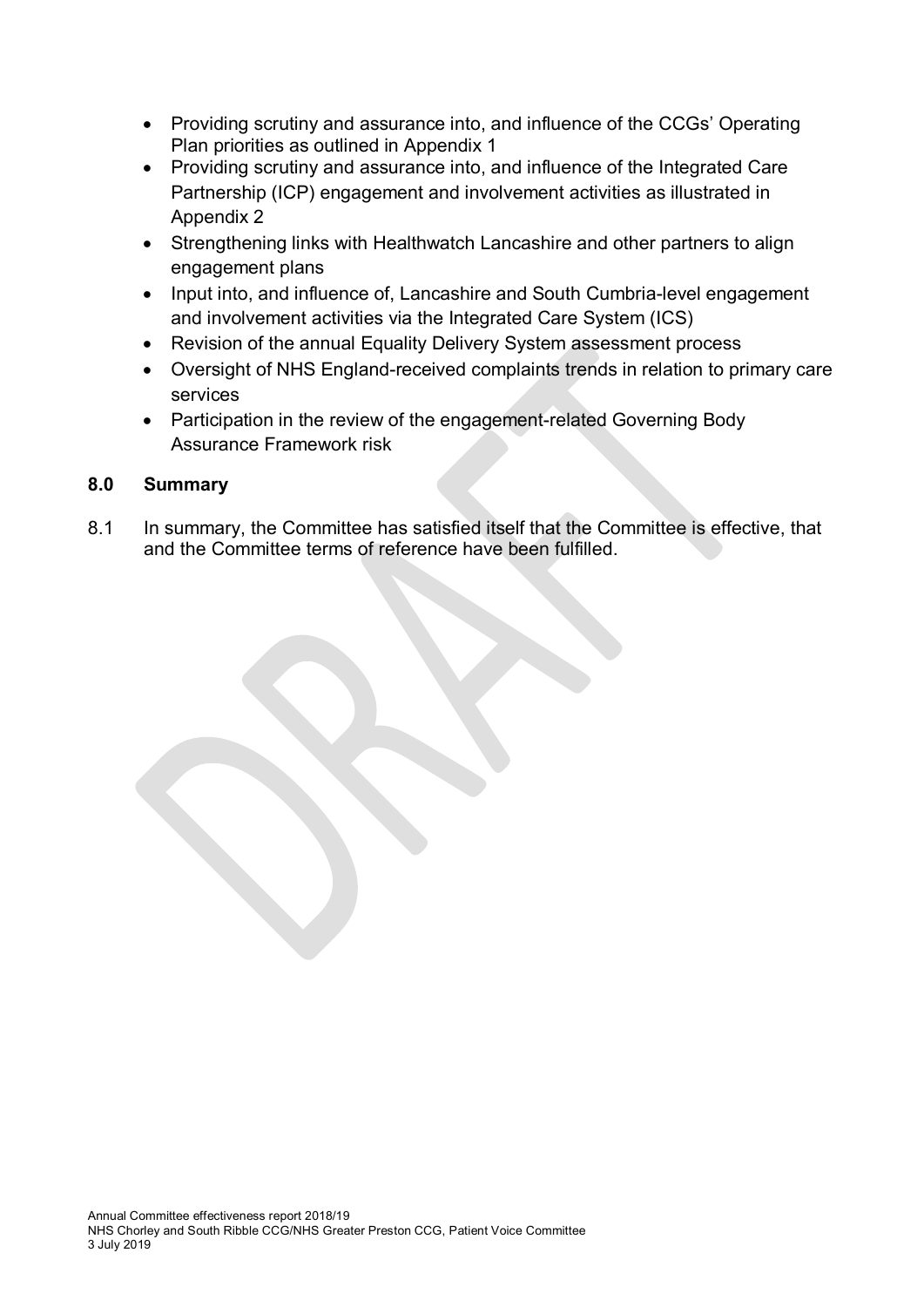# **Appendix 1: Operating Plan Priorities**

## **Service transformation – WHINS**

- Diabetes
- Respiratory
- Gynaecology
- End of life

## **Service transformation – Acute sustainability**

• OHOC programme

#### **Performance**

- Accident and emergency
- Cancer 62 day
- Referral to treatment times
- Stroke
- Financial

## **QIPP**

- Medicines management
- Avastin
- Individual patient activity
- Elective care systems management
- Reallocation of MSK capacity
- Non-elective programme (value stream analysis and contract reform)
- Primary care pilot
- Running costs